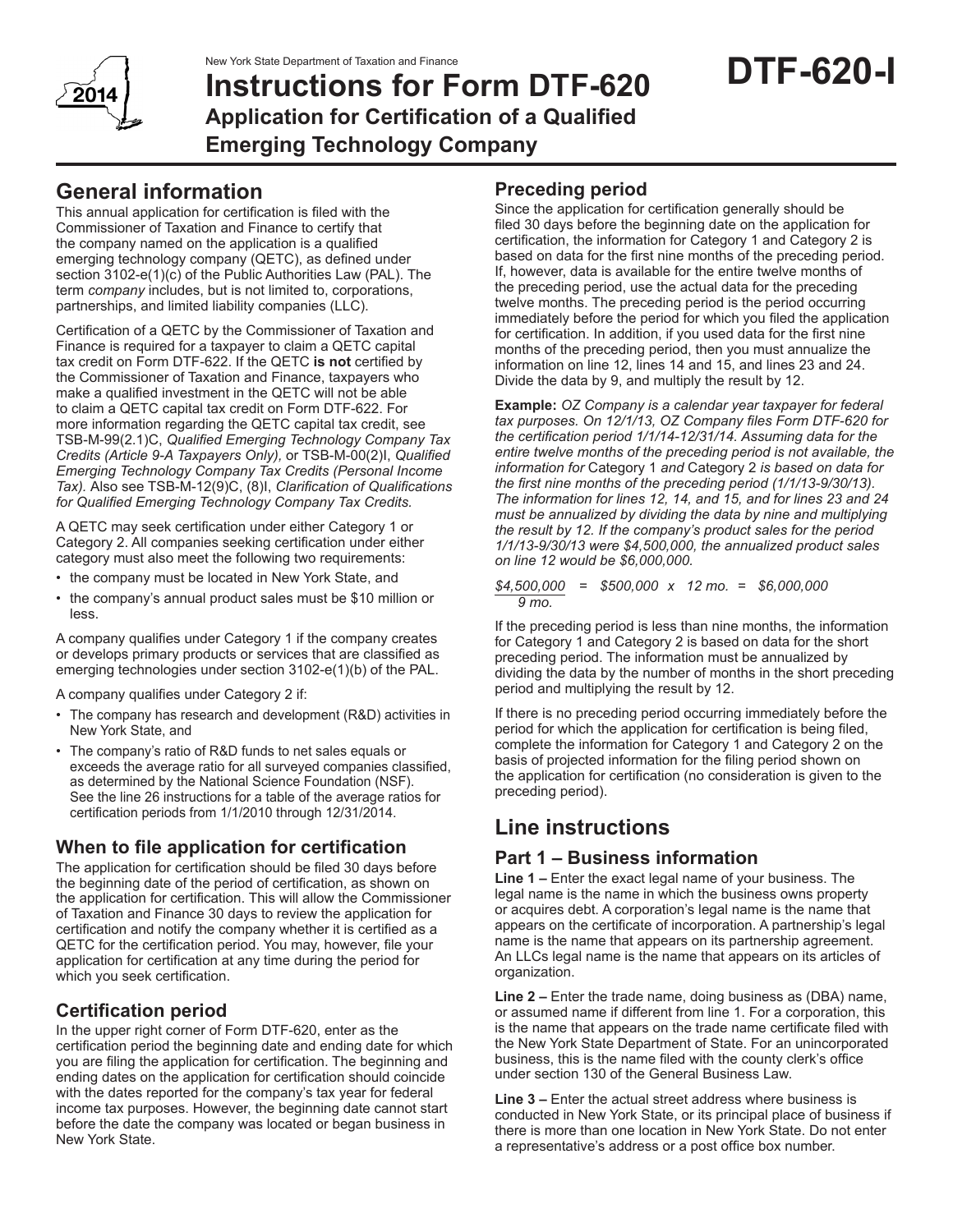**Line 4 –** Enter the mailing address (a post office box number or a representative's address is acceptable) where you want information from the Tax Department to be sent.

**Line 8 –** Enter your federal employer identification number (EIN). If you do not have one, enter *N/A*.

### **Part 2 – Eligibility requirements**

**Line 11 –** A *company located in New York State* means a corporation, partnership, or LLC, or any other entity (such as a sole proprietorship) that, during the preceding period for which this application is being filed, owned or rented real property used in its emerging technology primary products or services business, or in its R&D activities in New York State. If there is no preceding period, a *company located in New York State* means a corporation, partnership, or LLC, or any other entity (including a sole proprietorship) that, during the filing period shown on the application for certification (no consideration is given to the preceding period), projected that it would own or rent real property to be used in its emerging technology primary products or services business, or in its R&D activities in New York State.

**Line 12 –** See the definition of *total annual product sales* on page 3, and refer to *Preceding period* on page 1. If you use annualized data for the preceding period, attach a worksheet to the application for certification showing the computation of the annualized product sales and mark the *Yes* box on line 12. Then complete the information required under Category 1 or Category 2 for the preceding period.

#### **Category 2 – Research and development (R&D) activities**

**Line 23 –** Enter the amount of R&D funds that represent expenditures paid or incurred in the conduct of R&D activities. These funds are the same as those used by the NSF in their most recent Business R&D and Innovation Survey (BRDIS).

#### **Include** as expenses:

- wages, salaries, and related costs
- materials and supplies consumed
- R&D depreciation
- cost of computer software used in R&D activities
- utilities, such as telephone, telex, electricity, water, and gas
- travel costs and professional dues
- property taxes and other taxes (except income taxes) incurred on account of the R&D organization or the facilities they use
- insurance expenses
- maintenance and repair, including maintenance of buildings and grounds
- company overhead including: personnel, accounting, procurement, and inventory, and salaries of research executives not on the payroll of the R&D organization

#### **Exclude** as expenses:

- R&D from acquired companies prior to acquisition (in process R&D)
- capital expenditures
- test and evaluation once a prototype becomes a production model
- patent expense
- income taxes and interest

**Line 24 –** Enter total annual product sales less the amount reported or that should have been reported for federal income tax purposes as returns and allowances.

**Line 26 –** Use the table below to determine the applicable percentage to use.

| If the certification period begins<br>on or after and on or before |  |            | use this percentage |
|--------------------------------------------------------------------|--|------------|---------------------|
| 1/1/2010                                                           |  | 12/31/2010 | 3.5%                |
| 1/1/2011                                                           |  | 12/31/2011 | 3.1%                |
| 1/1/2012                                                           |  | 12/31/2012 | 3.0%                |
| 1/1/2013                                                           |  | 12/31/2013 | 2.5%                |
| 1/1/2014                                                           |  | 12/31/2014 | 2.6%                |

## **Definitions**

A *qualified emerging technology company (QETC)* is defined under section 3102-e of the PAL as a company located in New York State that has total annual product sales of \$10 million or less, and meets either of the following criteria:

- 1) Its primary products or services are classified as emerging technologies under section 3102-e(1)(b) of the PAL; or
- 2) It has R&D activities in New York State, and its ratio of R&D funds to net sales equals or exceeds the average ratio for all surveyed companies classified (as determined by the NSF in the most recently published results from its survey of industrial research and development or a comparable successor survey as determined by the Tax Department).

There are two average ratios for all surveyed companies classified on the NSF's survey. One average ratio is for companies doing R&D regardless of the source of the funding, and the other average ratio is for companies doing company funded R&D. The average ratio for all surveyed companies classified is the lesser of these two ratios.

See the line 26 instructions for a table of the lesser of the two ratios for certification periods from 1/1/2010 through 12/31/14 (you will enter the applicable percentage for the certification period for which you are applying).

**Example:** *If you are applying for the certification period that begins on or after 1/1/2014 and on or before 12/31/2014, the lesser average ratio of the two categories is 2.6%. Therefore, to qualify under item 2) above, a company must have a ratio of R&D funds to net sales of at least 2.6%.*

Single copies of the survey are available free of charge from the NSF Publications, National Science Foundation, Suite P-60, Arlington, VA 22230 or online at *www.nsf.gov.*

*Emerging technologies* under section 3102-e(1)(b) of the PAL means:

1) Advanced materials and processing technologies that involve the development, modification, or improvement of one or more materials or methods to produce devices and structures with improved performance characteristics or special functional attributes, or to activate, speed up, or otherwise alter chemical, biochemical, or medical processes. Such technologies shall include, but not be limited to, the following: metal alloys, metal matrix and ceramic composites, advanced polymers, thin films, membranes, superconductors, electronic and photonic materials, bioactive materials, bioprocessing, genetic engineering, catalysts, waste emissions reduction, and waste processing technologies;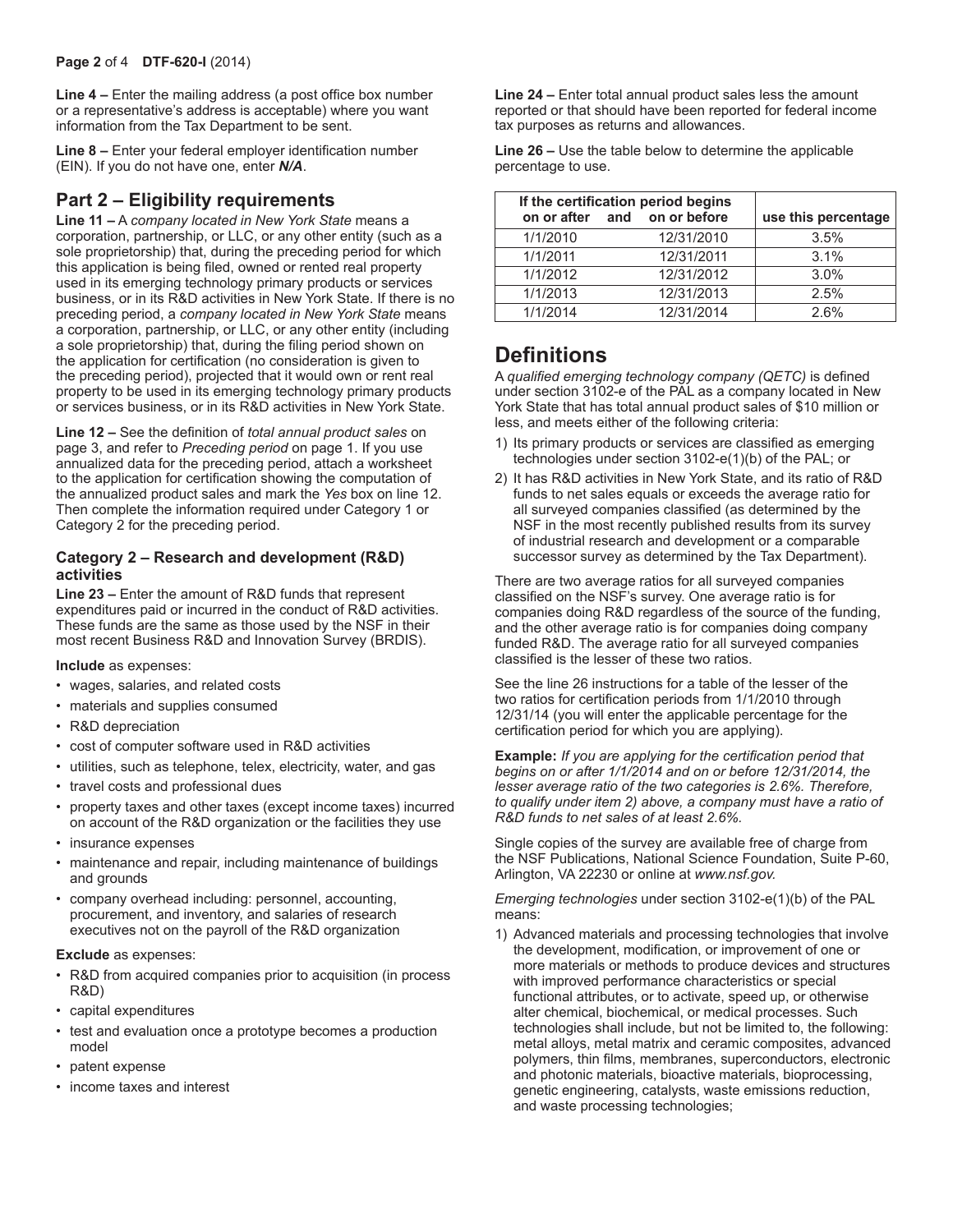- 2) Engineering, production, and defense technologies that involve knowledge-based control systems and architectures, advanced fabrication and design processes, equipment, and tools, or propulsion, navigation, guidance, nautical, aeronautical and astronautical ground and airborne systems, instruments, and equipment. Such technologies shall include, but not be limited to, the following: computer-aided design and engineering, computer-integrated manufacturing, robotics and automated equipment, integrated circuit fabrication and test equipment, sensors, biosensors, signal and image processing, medical and scientific instruments, precision machining and forming, biological and genetic research equipment, environmental analysis, remediation, control, and prevention equipment, defense command and control equipment, avionics and controls, guided missile and space vehicle propulsion units, military aircraft, space vehicles, and surveillance, tracking, and defense warning systems;
- 3) Electronic and photonic devices and components for use in producing electronic, optoelectronic, mechanical equipment and products of electronic distribution with interactive media content. The technologies include, but are not limited to, the following: microprocessors, logic chips, memory chips, lasers, printed circuit board technology, electroluminescent, liquid crystal, plasma, and vacuum fluorescent displays, optical fibers, magnetic and optical information storage, optical instruments, lenses, and filters, simplex and duplex data bases, and solar cells;
- 4) Information and communication technologies, equipment and systems that involve advanced computer software and hardware, visualization technologies, and human interface technologies. The technologies include, but are not limited to, the following: operating and applications software, artificial intelligence, computer modeling and simulation, high-level software languages, neural networks, processor architecture, animation and full-motion video, graphics hardware and software, speech and optical character recognition, high-volume information storage and retrieval, data compression, broadband switching, multiplexing, digital signal processing, and spectrum technologies;
- 5) *Biotechnologies* are technologies involving the scientific manipulation of living organisms, especially at the molecular and or the sub-molecular genetic level, to produce products conducive to improving the lives and health of plants, animals, and humans; and the associated scientific research, pharmacological, mechanical, and computational applications and services connected with these improvements. Activities included with such applications and services shall include, but not be limited to, alternative mRNA splicing, DNA sequence amplification, antigenetic switching, bio-augmentation, bio-enrichment, bio-remediation, chromosome walking, cytogenetic engineering, DNA diagnosis, fingerprinting, and sequencing, electroporation, gene translocation, genetic mapping, site-directed mutagenesis, bio-transduction, bio-mechanical and bio-electrical engineering, and bio-informatics.
- 6) *Remanufacturing technologies* are processes whereby eligible commodities are restored to their original performance standards and are thereby diverted from the solid waste stream, retaining the majority of components that have been through at least one life cycle and replacing consumable portions to enable such commodities to be restored to their original functions. For the purposes of this subdivision, *eligible commodities* are commodities (excluding paper) used in conjunction with or as a part of equipment performing the functions of facsimile machines, photocopiers, printers, duplication equipment, or any combination thereof, including, but not limited to the following: magnetic ink character recognition cartridges, photo conductor assemblies,

electrostatic cartridges, thermal imaging cartridges, toner cartridges, ink jet cartridges, and printer cartridges. In addition, *eligible commodities* also include equipment used to record single frame images on film, where such equipment and film are marketed and sold as a single integrated consumer product, and where such equipment and film may be submitted in whole to a photograph processor for the purposes of processing.

*Total annual product sales* means the amount reported or that should have been reported for federal income tax purposes as gross receipts or sales from the sale of all products during the preceding period for which you are filing this application. If there is no preceding period, *total annual product sales* means the amount projected to be reported for federal income tax purposes as gross receipts or sales from the sale of all products during the filing period shown on the application for certification (no consideration is given to the preceding period).

*Net sales* means total annual product sales less the amount reported or that should have been reported for federal income tax purposes as returns and allowances during the preceding period for which you are filing this application. If there is no preceding period, *net sales* means the amount projected to be reported for federal income tax purposes as returns and allowances during the filing period shown on the application for certification (no consideration is given to the preceding period).

*Primary products or services* means that more than 50% of a taxpayer's receipts from products or services are derived from emerging technology products or services during the preceding period for which this application is being filed. If there is no preceding period, *primary products or services* means that more than 50% of a taxpayer's receipts from products or services are projected to be derived from emerging technology products or services during the filing period shown on the application for certification (no consideration is given to the preceding period). Alternatively, if a business has no receipts from the sale of products and services, if more than 50% of the business' expenses are attributable to emerging technologies during the tax year for which this application is being filed, the business satisfies the test.

*Research and development funds* are expenditures paid or incurred in the conduct of R&D activities during the preceding period for which you are filing this application. If there is no preceding period, these funds represent projected expenditures to be paid or incurred in the conduct of R&D activities during the filing period shown on the application for certification (no consideration is given to the preceding period).

#### **Definitions from the survey**

The following definitions are from the NSF's Business R&D and Innovation Survey (BRDIS):

*Research and development* includes the following:

- the planned systematic pursuit of new knowledge or understanding toward general application (basic research)
- the acquisition of knowledge or understanding to meet a specific, recognized need (applied research)
- the application of knowledge or understanding toward the production or improvement of product, service, process, or method (development)

*Research and development activities* **include**:

- Activities that incorporate:
	- basic and applied research in the sciences and engineering
	- design and development of new products and processes
	- enhancement of existing products and processes